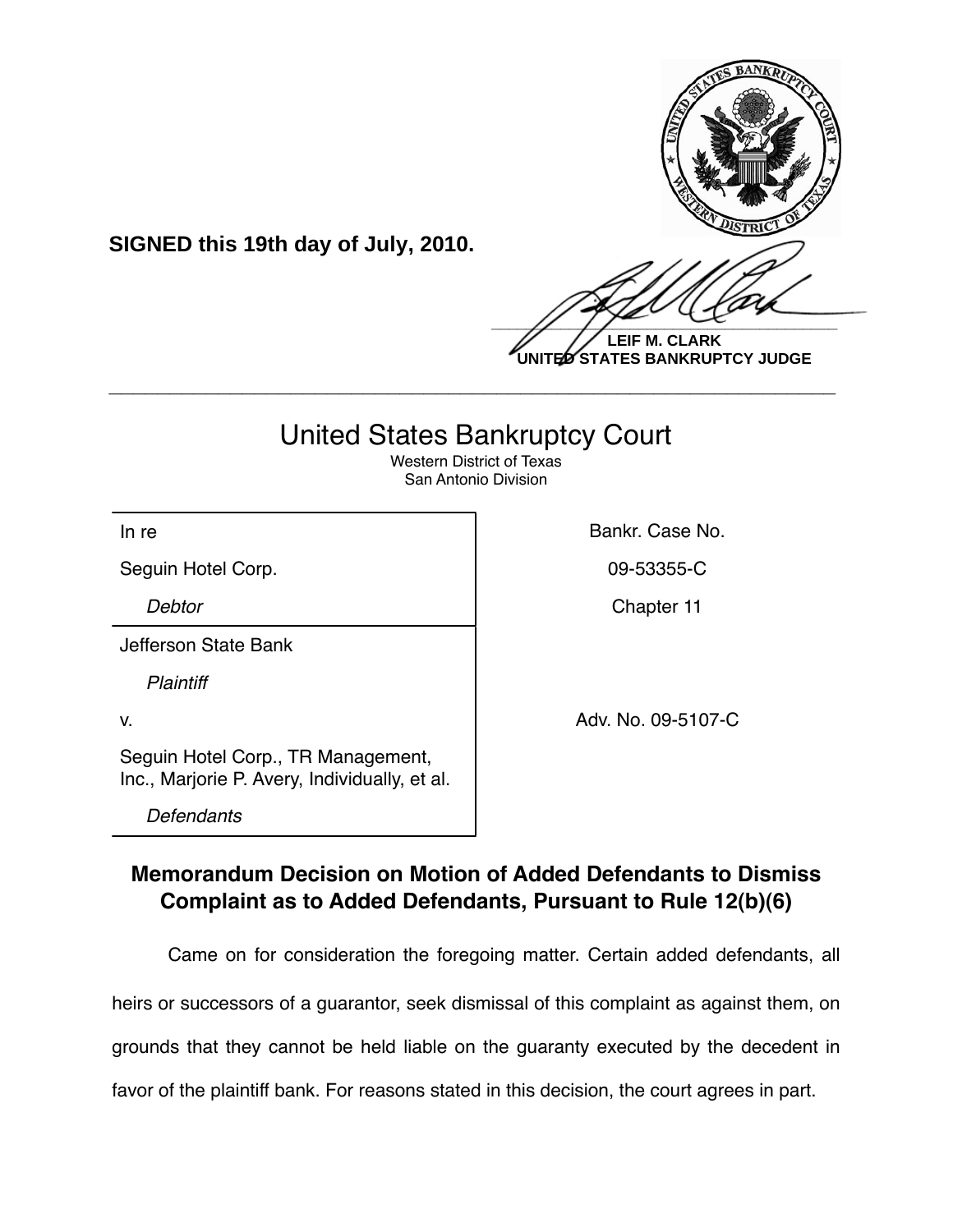## **Background**

Jefferson State Bank lent money to Seguin Hotel Corp. for the purchase of a hotel near Seguin, Texas. Incident to the loan, the bank obtained a guaranty from Thomas Reynolds, Jr. Mr. Reynolds died October 23, 2002. On July 24, 2009, the bank filed a lawsuit in state court against Seguin Hotel Corp. for judgment on the note. It also sued TR Management and Marjorie Avery, both of whom were alleged guarantors. The bank also scheduled the hotel property for nonjudicial foreclosure to be held the first Tuesday in September 2009. Seguin Hotel Corporation filed a bankruptcy petition on August 31, 2009, a few days before the scheduled foreclosure.

On September 7, 2009, the defendants to the lawsuit jointly removed it to this court. The removal was not contested. On March 1, 2010, the bank amended its complaint to add the Thomas A. Reynolds Jr. Trust, the Della Mae Reynolds Marital Trust, and Della Mae Reynolds, Individually (collectively referred to here as "the Added Defendants"). According to the Amended Complaint, Tommy A. Reynolds, Jr. executed a guaranty on December 28, 2000 (a copy is attached to the complaint). The bank adds that the Deed of Trust (also attached to the complaint) provides that, if the guarantor dies, the obligations of the guarantor "shall continue as an obligation against the Guarantor's estate with respect to the Guaranteed Indebtedness." The Amended Complaint acknowledges that Tommy A. Reynolds, Jr. died, and that an independent administration was commenced. The Amended Complaint alleges that, in April 2009, the Added Defendants all received substantial distributions out of the Tommy A. Reynolds Jr. Estate. The bank says that an event of default occurred in July 2009, and that notice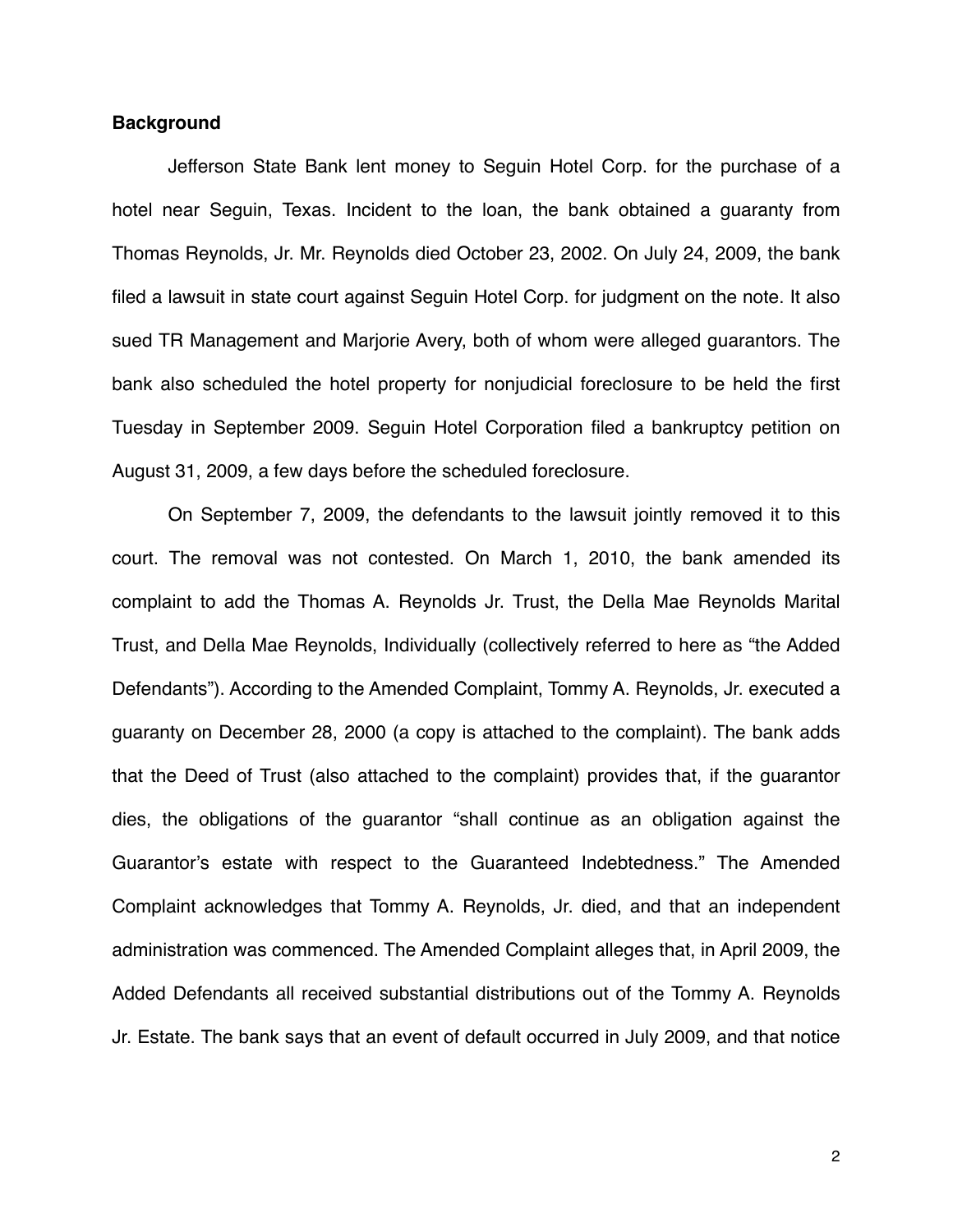was given to the the estate of Tommy A. Reynolds Jr., via notice to the independent executor of that estate.

With respect to each of the Added Defendants, it is claimed that there is guaranty liability for an amount in excess of \$2.4 million (plus accruing interest and attorneys' fees), the result of the breach by Seguin Hotel Corporation. The Amended Complaint then says, with respect to each of the Added Defendants that each of them "as a beneficiary of the Estate of Tommy A. Reynolds, Jr. has breached the terms of the Reynolds Guaranty" and that each of them, as beneficiaries, "is in default under the terms of the Reynolds Guaranty." Notwithstanding these broad statements, however, the bank states that it seeks judgment against each of the Added Defendants only for an amount equal to "the lesser of the distribution to [the beneficiary] out of the Tommy A. Reynolds Estate or the unpaid balance of the Note for breach of the Reynolds Guaranty and recovery of damages in an amount equal to the unpaid principal, accrued and unpaid interest and other applicable charges due to Jefferson under the Note plus interest, attorneys' fees, expenses, and costs of court."

The Added Defendants brought this motion to dismiss under Rule 12(b)(6), alleging that the plaintiff bank cannot prevail as a matter of law. They attach copies of the Deed of Trust and the Guaranty Agreement, as well as a copy of a letter to the bank from 2002, advising the bank of the then recent death of Tommy Reynolds Jr. They state that it should be obvious that beneficiaries of a decedent's estate cannot be held personally liable for the debts of the decedent, not even if the debt is an absolute guaranty, especially when it appears that the bank took no steps to assert their claim against the estate of the decedent. They add that, in any event, the statute of limitations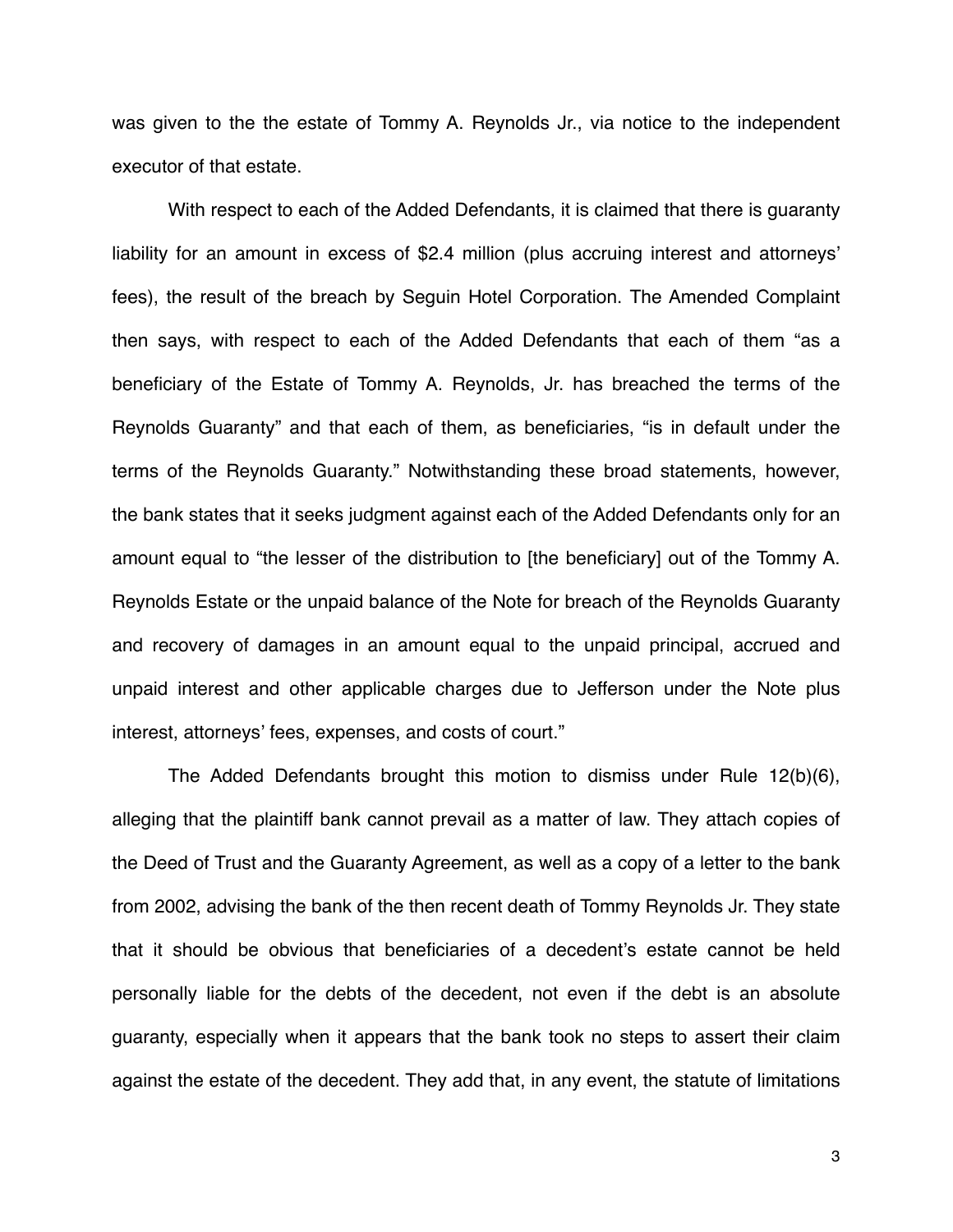has long run on this indebtedness, such that it is no longer enforceable, either against the estate or against the Added Defendants.

The bank replies that the Added Defendants, though not signatories to the Guaranty Agreement, are beneficiaries of the guarantor's estate, "and thus are liable in their beneficiary capacity to the extent of the distribution they received from the Estate." It appears to be the bank's position that all debts assertable against the probate estate attach in some manner to the proceeds distributed to the heirs, and that the heirs can then be directly sued for the unpaid debt up to the amount of property they received. The bank also relies on a provision of the Deed of Trust which says that the Guaranty is "binding upon ... [the guarantor's] successors, assigns, heirs, and legal representatives and all other persons claiming by, through, or under them."

As for the statute of limitations defense, the bank notes that, if the Added Defendants are relying on the provision of the Deed of Trust that says that the bank has 90 days to get new guaranties from the heirs once the guarantor dies, that reliance is misplaced because the bank can waive a default if it wants to, and it waived this default. Thus, the 90 day time frame set out in the Deed of Trust does not apply to the bank.

The Added Defendants, in response, are incredulous. They say, in their reply, "beneficiaries of a deceased guarantor do not automatically inherit the legal and contractual obligations of their ancestor. If such was the case, all individuals (without any say) would be personally liable in perpetuity to [sic] the debt and/or obligations of ancestors." They add that they have found no law to support such a proposition, and say that "Plaintiff has failed to allege any jurisprudence or public policy which would warrant this nonsensical extension of liability." The Added Defendants further note that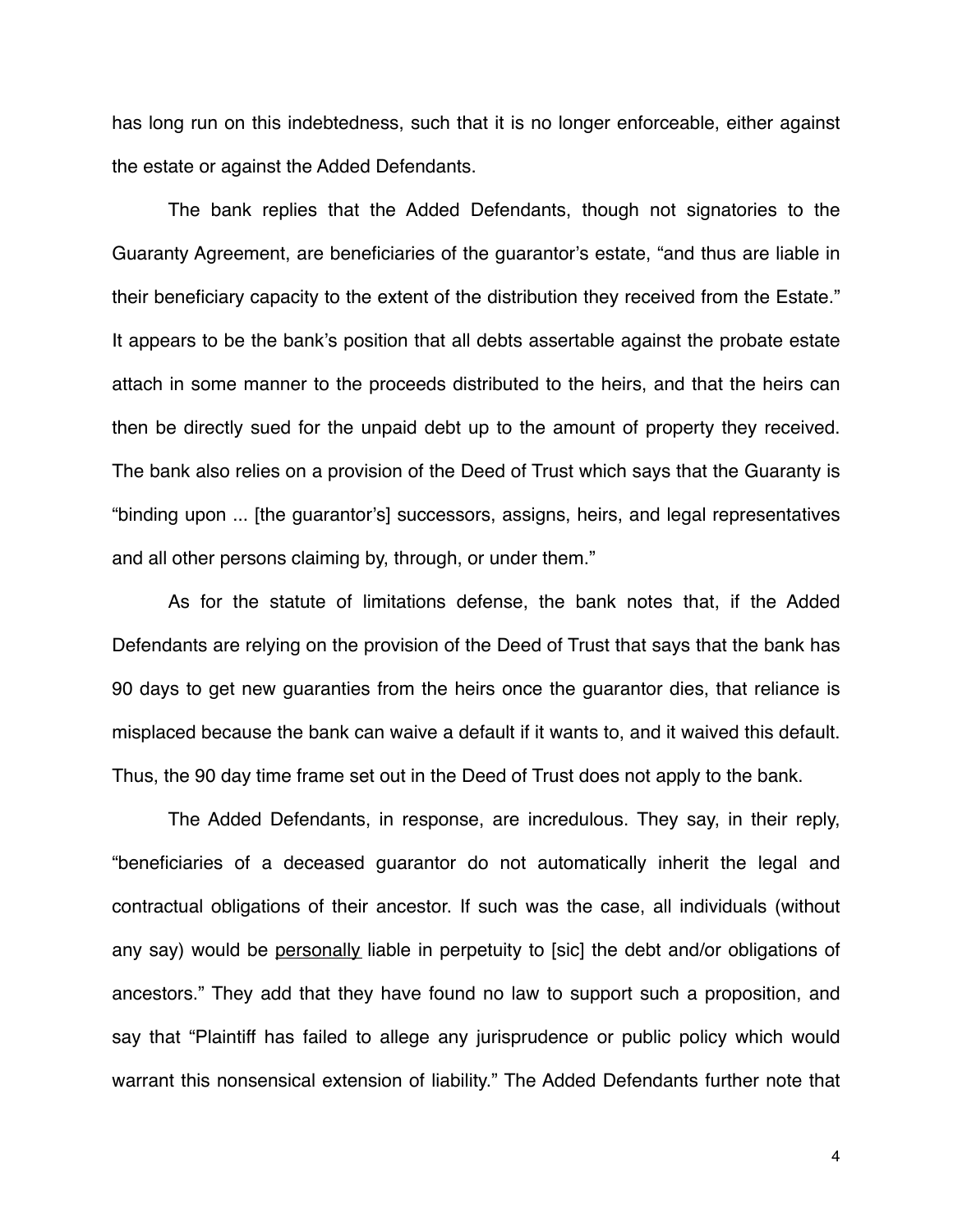they cannot be sued for breach of a contract (the guaranty agreement) which they never signed. The cause of action is missing a basic element -- privity.

The Added Defendants are similarly leery of plaintiff's claim that a creditor can simply sue heirs on debts owed by the decedent. They note that the cases cited by the plaintiff stand for no such thing, and add that the Texas Supreme Court has ruled that an action against heirs and beneficiaries is possible only if there is no representative of the decedent's estate to name in a suit to enforce the debt. The plaintiff here waited until *seven years* after the death of the guarantor, and then sued not the estate of the guarantor, or the personal representative of that estate in his representative capacity, but the beneficiaries directly, in derogation of settled law.

As for the bank's response to the limitations argument, the Added Defendants say that "the bank, if it wishes, may waive its right[s], but it can't waive the right of limitations owned by the guarantor, his estate, and or his beneficiaries. Waiver by definition, is a waiver of one's own rights, not someone else's rights, say the Added Defendants.

Added Defendants are dismissive of plaintiff's claim that it could not sue either the estate or these beneficiaries any earlier because it had no way of knowing what the Added Defendants would do with their distributions, or whether they would agree to sign new guaranty agreements, as provided in the Deed of Trust, so that suit any earlier than April 2009 (when distributions were made) would have been premature. Added Defendants note that all of these considerations are irrelevant. The Probate Code required the bank, as a creditor with an unconditional guaranty, to present its claim promptly to the personal representative of the estate. There is no law that requires a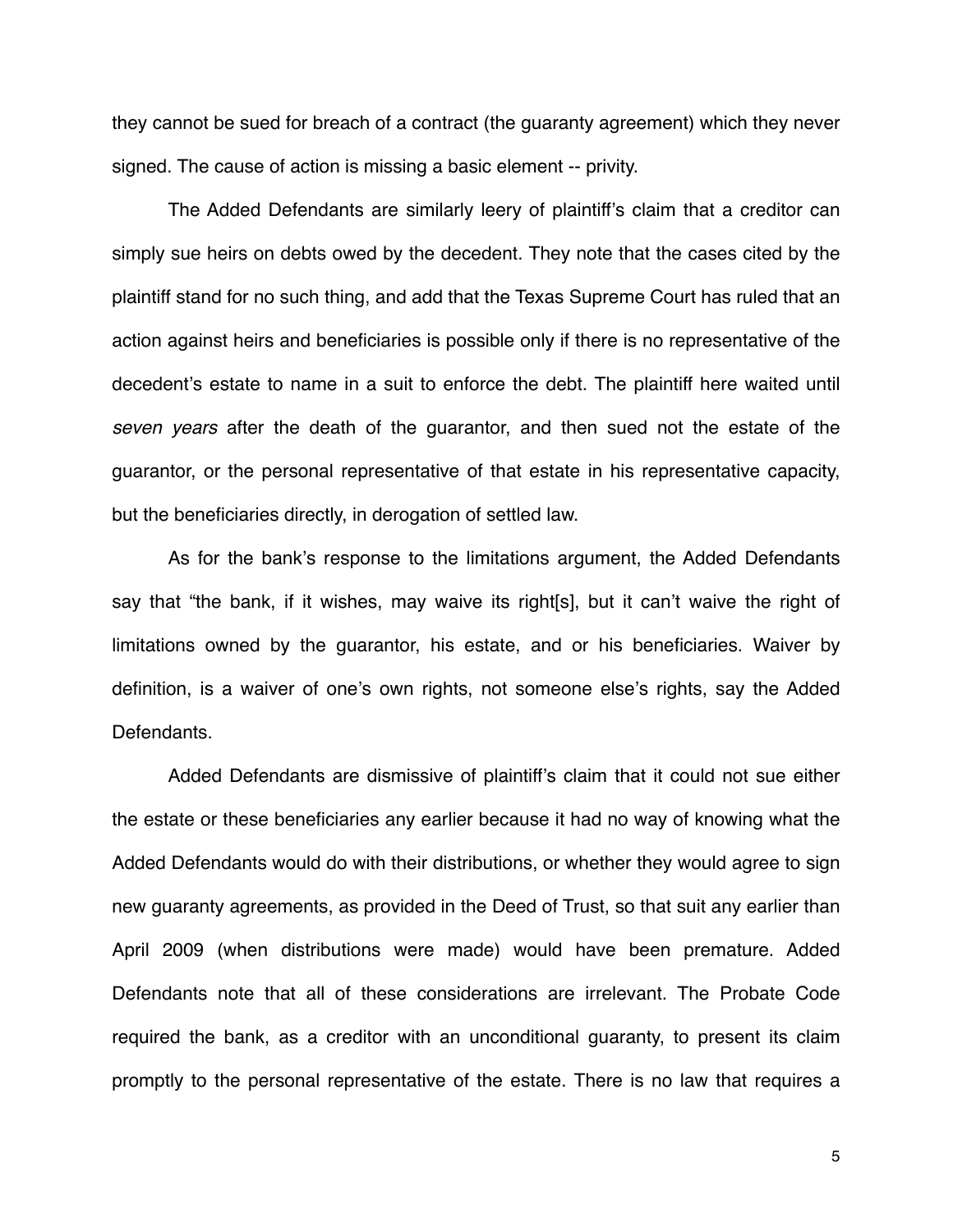creditor to wait for distribution to beneficiaries, and then to further wait to see whether the beneficiaries will pay the decedent's creditors, they say.

## **Analysis**

Motions to dismiss under Rule 12(b)(6) are a far more serious matter today, after the Supreme Court's recent jurisprudence in the area. *See Ashcroft v. Iqbal*, 129 S.Ct. 1937 (2009); *Bell Atlantic Corp. v. Twombly*, 550 U.S. 544 (2007). Today, pleadings that are not plausible on their face are subject to dismissal under Rule 12. *Twombly*, 550 U.S. at 558 (citing Wright & Miller for the proposition that when allegations in a complaint, however true, could not raise a claim of entitlement to relief, the deficiency should be exposed at the point of minimum expenditure of time and money by the parties and the court). The Added Defendants claim that the Plaintiff here has not urged a plausible basis for holding them liable on the guaranty of Tommy Reynolds, Jr., and seek dismissal under Rule 12.

The Added Defendants do not seek summary judgment at this stage, but they ask the court to look not only at the Amended Complaint but also at its attachments and to matters of public record. Certainly the court is permitted to look at an exhibit attached to a complaint, as the exhibit is deemed to be part of the complaint. *In re Financial Acquisition Partners, LP*, 440 FR.3d 278, 286 (5th Cir. 2006); *see also Travis v. Irby*, 326 F.3d 644, 648 (5th Cir. 2003). As for matters of public record, the court is permitted to rely on public records of the sort of which the court could take ready judicial notice. *See, e.g. Davis v. Bayless, Bayless & Stokes*, 70 F.3d 367, 372 & n. 3 (5th Cir. 1995) (lower court took judicial notice of state court orders). The court's reliance on these materials does not convert the motion to a summary judgment motion.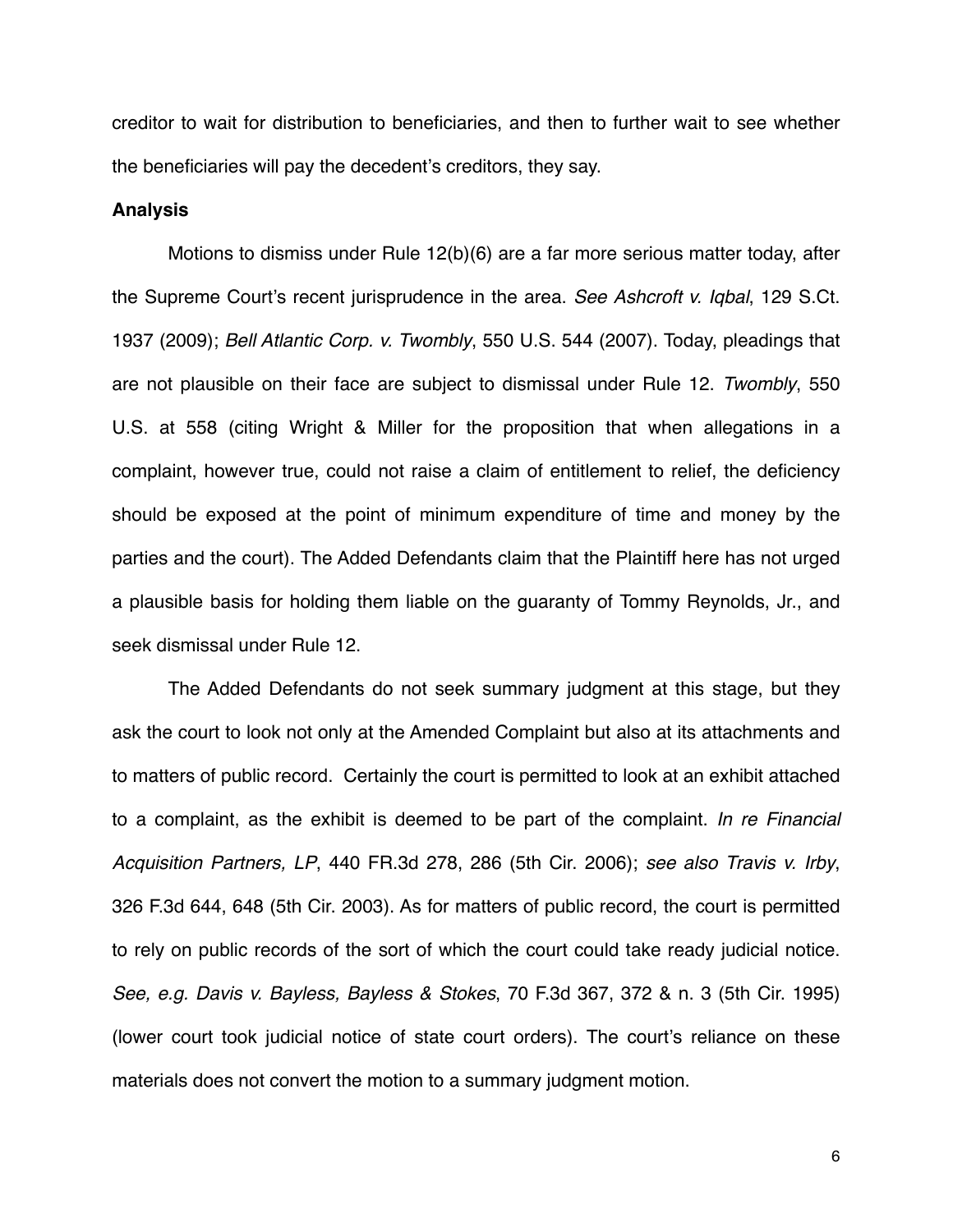The court will treat this matter as simply a motion to dismiss, and not as a motion for summary judgment. *See* FED.R.CIV.P. 12(d), *Ware v. Associated Milk Produces, Inc.,*  614 F.2d 413, 415 (5th Cir. 1980) (court has discretion to consider or not consider additional materials and to treat a motion to dismiss as one for summary judgment). The moving parties did not ask the court in their motion to look at matters beyond the pleadings. The fact that the responding parties, without prior approval of the court, sought to present an affidavit in rebuttal does not convert the motion to one for summary judgment under Rule 12(d), because the rule applies to what the *movant* seeks to have the court review, not to what the *respondent* tries to put in front of the court. *See Ware*, *supra*; *see also Hernandez v. Coffey, C.O.*, 582 F.3d 303, 307 (2nd Cir. 2009) (noting that *the motion* may be treated as one for summary judgment when it presents matters outside the pleadings which are not excluded by the court, but that reasonable opportunity should then be afforded to present other materials pertinent to the motion). The court accordingly declines to review the affidavit attached to the reply to the motion to dismiss.

With regard to the first argument in the motion, it is frankly difficult to present the argument more forcefully or persuasively than have the Added Defendants. Perhaps in another age, another millenium, when there were lords and serfs, the debts of the father could be visited on the sons and the grandsons and their heirs, forever holding the serfs in bondage to the lord of the manor. But not in this age.

In Texas. for a person to be liable on a contract (including a contract of guaranty), the person must be in privity. Privity of contract is "that connection or relationship which exists between two or more contracting parties. It is essential to the maintenance of an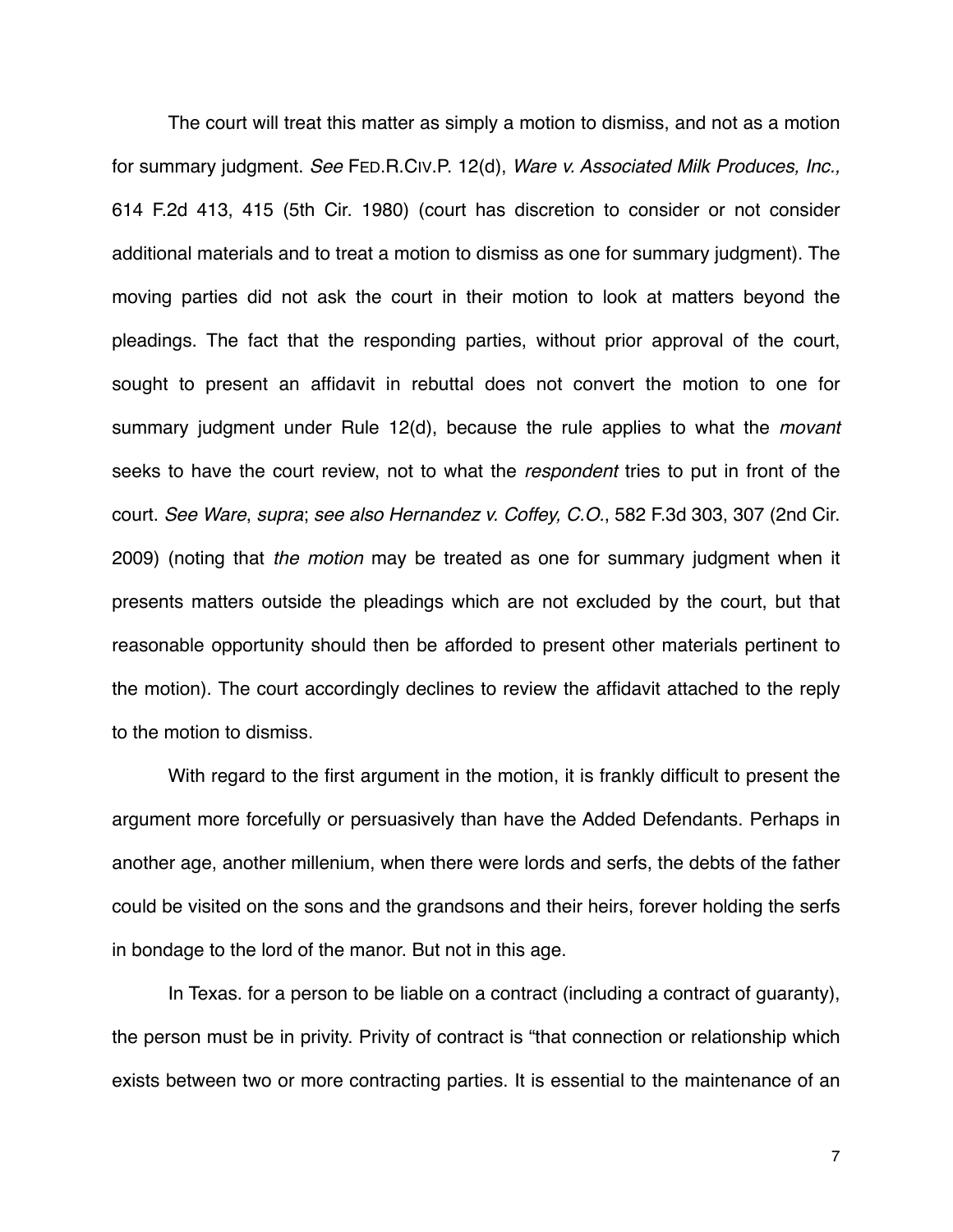action on any contract that there should subsist a privity between the plaintiff and defendant in respect of the matter sued on." *See* Black's Law Dictionary, 4th Ed. Rev. (West 1968). There is here no relationship between the Added Defendants and the Plaintiff with respect to this contract of guaranty. They are strangers to the contract. The fact that the guarantor signed a document *purporting* to bind his heirs is of no moment whatsoever. He had no authority to bind them, and nothing indicates that they volunteered to be liable as guarantors at any point in time. Accordingly, the Plaintiff cannot hold them directly liable on the basis of the decedent guarantor's Guaranty Agreement, regardless what it says, because none of the Added Defendants were parties to that agreement. Nothing could (or should) be more obvious. *See First Nat*'*l Bank v. Martin & Co.*, 162 S.W. 1029, 1031 (Tex.Civ.App. -- Austin 1914) ("we think, in the absence of an express guaranty of payment of the account in the present case, that none existed, and that therefore there was no privity between the defendants Martin & Co. and Gohlman, Lester & Co., for which reason we think that they were not liable on the alleged guaranty, and therefore Gohlman, Lester & Co.'s plea of privilege was properly sustained"); *Farmer v. Burroughs Adding Mach. Co.*, 10 S.W.2d 204, 205 (Tex.Civ.App. -- Beaumont 1928) ("It is the well-recognized law of this state that ʻno person can sue upon a contract, except he be a party to or in privity with it.' [House v.](https://www.lexis.com/research/buttonTFLink?_m=51140d4c238ce9f9cbd962bddb7939c9&_xfercite=%3ccite%20cc%3d%22USA%22%3e%3c%21%5bCDATA%5b10%20S.W.2d%20204%5d%5d%3e%3c%2fcite%3e&_butType=3&_butStat=2&_butNum=3&_butInline=1&_butinfo=%3ccite%20cc%3d%22USA%22%3e%3c%21%5bCDATA%5b88%20Tex.%20233%5d%5d%3e%3c%2fcite%3e&_fmtstr=FULL&docnum=13&_startdoc=1&wchp=dGLbVtz-zSkAA&_md5=737c4e0940b82b4171d9446b1d0b29e7) [Houston Water Works Co., 88 Tex. 233, 31 S.W. 179, 28 L.R.A. 532](https://www.lexis.com/research/buttonTFLink?_m=51140d4c238ce9f9cbd962bddb7939c9&_xfercite=%3ccite%20cc%3d%22USA%22%3e%3c%21%5bCDATA%5b10%20S.W.2d%20204%5d%5d%3e%3c%2fcite%3e&_butType=3&_butStat=2&_butNum=3&_butInline=1&_butinfo=%3ccite%20cc%3d%22USA%22%3e%3c%21%5bCDATA%5b88%20Tex.%20233%5d%5d%3e%3c%2fcite%3e&_fmtstr=FULL&docnum=13&_startdoc=1&wchp=dGLbVtz-zSkAA&_md5=737c4e0940b82b4171d9446b1d0b29e7); [U.S. Fidelity &](https://www.lexis.com/research/buttonTFLink?_m=51140d4c238ce9f9cbd962bddb7939c9&_xfercite=%3ccite%20cc%3d%22USA%22%3e%3c%21%5bCDATA%5b10%20S.W.2d%20204%5d%5d%3e%3c%2fcite%3e&_butType=3&_butStat=2&_butNum=4&_butInline=1&_butinfo=%3ccite%20cc%3d%22USA%22%3e%3c%21%5bCDATA%5b156%20S.W.%20573%5d%5d%3e%3c%2fcite%3e&_fmtstr=FULL&docnum=13&_startdoc=1&wchp=dGLbVtz-zSkAA&_md5=7724674cfe24f85ed688e72e584c35bb) [Guaranty Co. v. Thomas \(Tex. Civ. App.\) 156 S.W. 573](https://www.lexis.com/research/buttonTFLink?_m=51140d4c238ce9f9cbd962bddb7939c9&_xfercite=%3ccite%20cc%3d%22USA%22%3e%3c%21%5bCDATA%5b10%20S.W.2d%20204%5d%5d%3e%3c%2fcite%3e&_butType=3&_butStat=2&_butNum=4&_butInline=1&_butinfo=%3ccite%20cc%3d%22USA%22%3e%3c%21%5bCDATA%5b156%20S.W.%20573%5d%5d%3e%3c%2fcite%3e&_fmtstr=FULL&docnum=13&_startdoc=1&wchp=dGLbVtz-zSkAA&_md5=7724674cfe24f85ed688e72e584c35bb); [Gulf, C. & S. F. R. Co. v. Bartlett](https://www.lexis.com/research/buttonTFLink?_m=51140d4c238ce9f9cbd962bddb7939c9&_xfercite=%3ccite%20cc%3d%22USA%22%3e%3c%21%5bCDATA%5b10%20S.W.2d%20204%5d%5d%3e%3c%2fcite%3e&_butType=3&_butStat=2&_butNum=5&_butInline=1&_butinfo=%3ccite%20cc%3d%22USA%22%3e%3c%21%5bCDATA%5b75%20S.W.%2056%5d%5d%3e%3c%2fcite%3e&_fmtstr=FULL&docnum=13&_startdoc=1&wchp=dGLbVtz-zSkAA&_md5=0546d9b12fa1c392af901c8278c60206) [\(Tex. Civ. App.\) 75 S.W. 56"](https://www.lexis.com/research/buttonTFLink?_m=51140d4c238ce9f9cbd962bddb7939c9&_xfercite=%3ccite%20cc%3d%22USA%22%3e%3c%21%5bCDATA%5b10%20S.W.2d%20204%5d%5d%3e%3c%2fcite%3e&_butType=3&_butStat=2&_butNum=5&_butInline=1&_butinfo=%3ccite%20cc%3d%22USA%22%3e%3c%21%5bCDATA%5b75%20S.W.%2056%5d%5d%3e%3c%2fcite%3e&_fmtstr=FULL&docnum=13&_startdoc=1&wchp=dGLbVtz-zSkAA&_md5=0546d9b12fa1c392af901c8278c60206)); *Fidelity & Deposit Co. of Md. v. Reed*, 109 S.W.2d 939, 941 (Tex.Civ.App. -- San Antonio 1937); *Hardin Lumber Co. v. Shepherd*, 40 S.W.2d 215, 221 (Tex.Civ.App. -- Galveston 1931) ("Privity of contract is an essential element of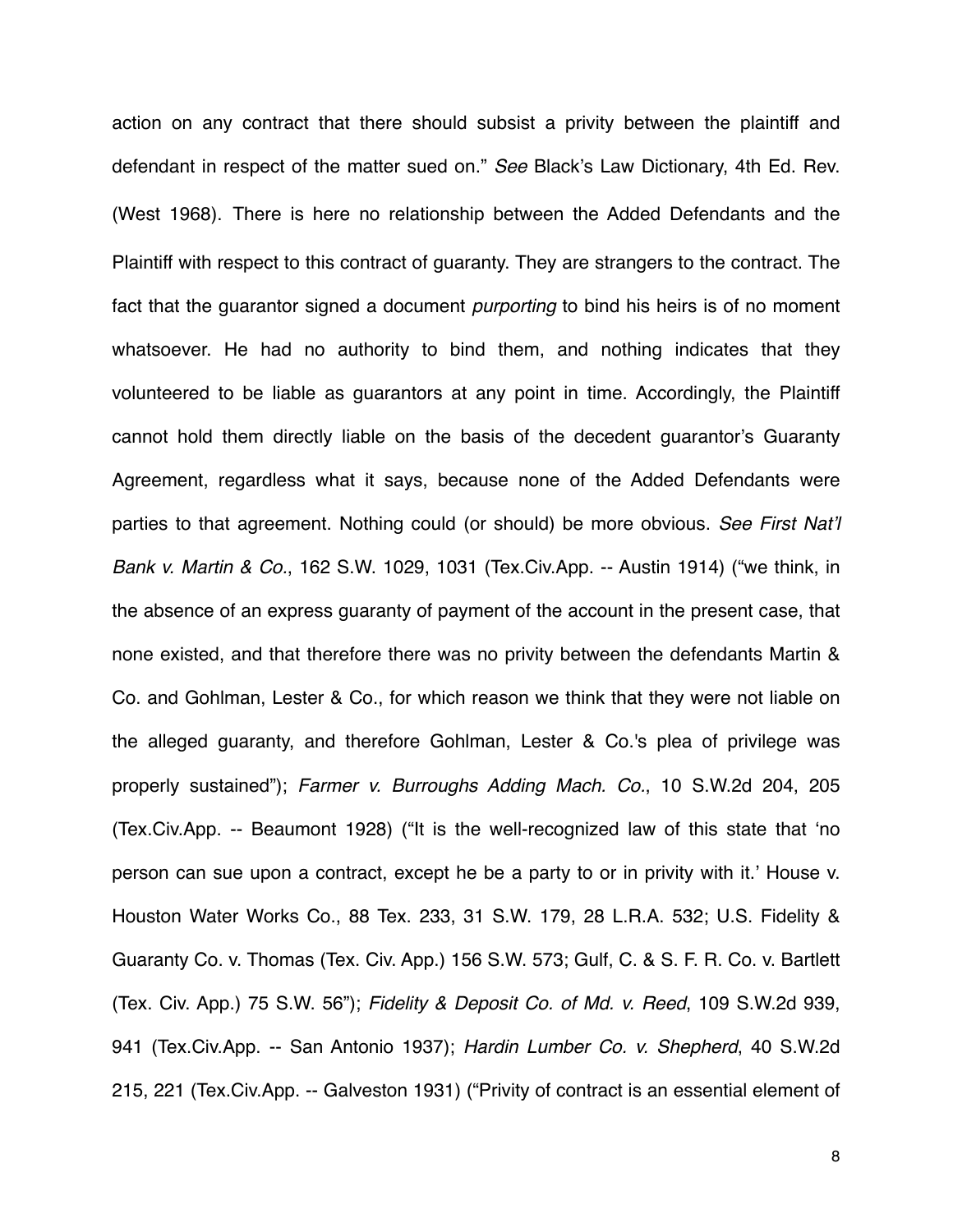a plaintiff's cause of action upon any character of contract, and there can be no difference in the rule which applies to a suit upon a contract of guaranty and the rule applying in a suit on a bond"); *Weekes v. Sunset Brick & Tile Co.*, 56 S.,W. 243, 247 (Tex.Civ.App. -- Houston 1900) (party who was not an agent had no authority to bind another by any representations as to their obligations); *Spoor v. Gulf Bitullthic Co.*, 172 S.W.2d 377, 379-80 (Tex.Civ.App. -- Galveston 1943) (absent valid lien, surviving spouse not liable on paving contract, there being no privity of contract between her and the parties performing the work).

Little wonder that the Deed of Trust provides for the beneficiaries of the decedent guarantor's estate to "execute and deliver to [lender] a guaranty agreement in form and substance acceptable to beneficiary, pursuant to which each beneficiary guarantees the repayment of the indebtedness to the same extent provided in the Guaranty from the Guarantor." What is more, the Deed of Trust only asks that the beneficiaries be liable on such guaranty for an amount "limited to the value of the assets received by such beneficiary from the estate of the Guarantor." In other words, the beneficiaries would not be liable at all unless they executed a guaranty, and if they did sign such a guaranty, their liability would be limited to the amount they received from the estate. By implication then, if the beneficiaries did *not* sign such a guaranty, then they could not be liable *at all* with respect to the decedent's guaranty obligation. The language of the deed of trust reflect that lender itself knew what the law does and does not allow. The guaranty claim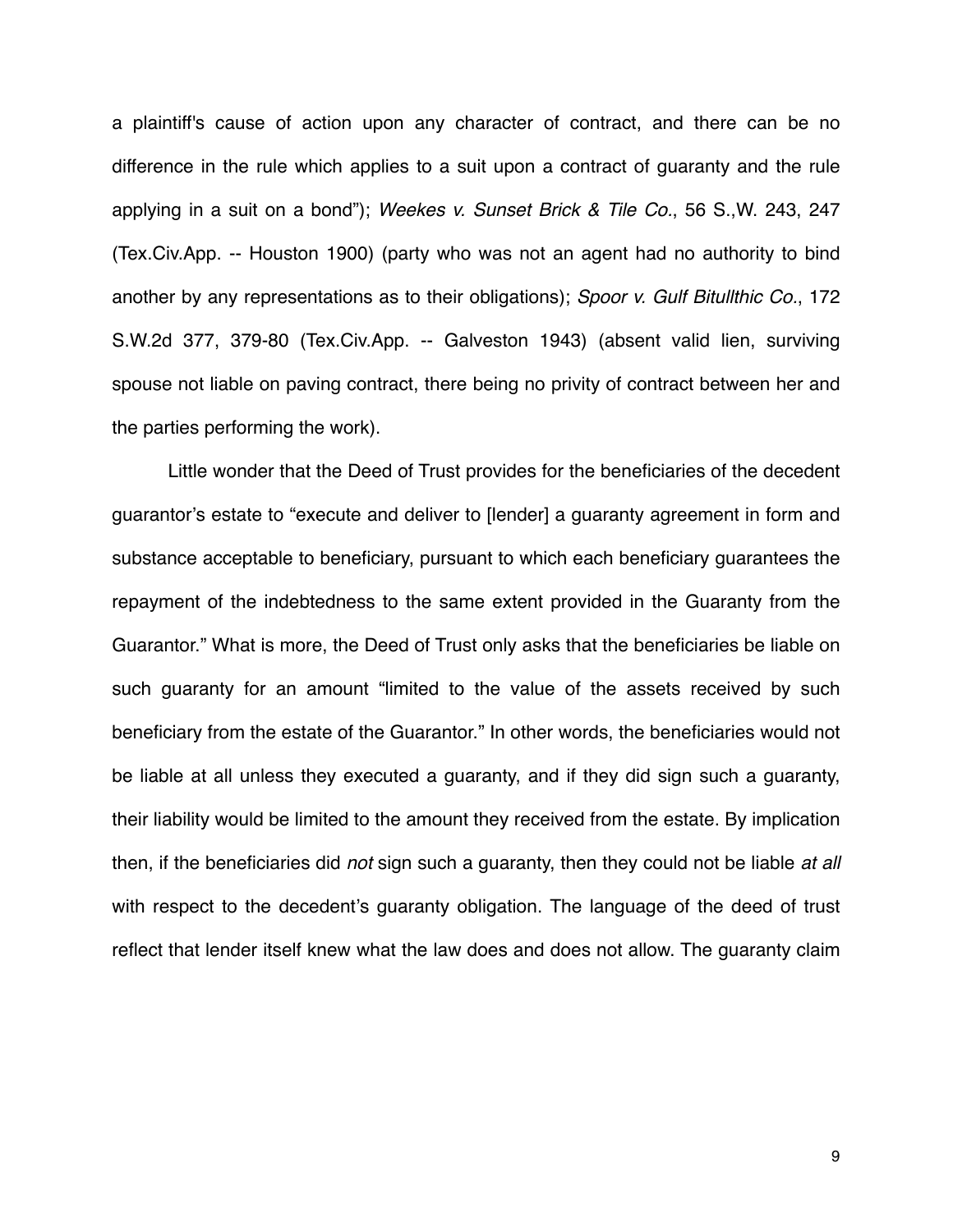cannot be asserted against the Added Defendants as a direct, personal liability. They are not in privity on this contract of guaranty, and so cannot be liable on those grounds[.1](#page-9-0)

This does not end the discussion however. The claim of guaranty was certainly (and may still be) assertable against the decedent's estate. This is so because an absolute guaranty of payment is, by definition, not a contingent obligation and must, all other things being equal, be properly presented to the estate for allowance and payment by the estate's representative. If the claim is not allowed or is rejected, then it must be sued on within 90 days after being rejected. *See* TEX. PROB. CODE, §§ 323, 312, 313 (West 2010) (suit on a rejected claim must be brought in the probate jurisdiction in which the decedent's estate is pending); *see also* Dorsaneo, TEX. LITIG. GUIDE - ESTATE PRAC. § 401.02 (Matthew Bender 2010); *see generally* 2-32 TEX. PROBATE, ESTATE AND TRUST ADMINISTRATION § 40.06 (Matthew Bender 2009).

No one at this stage disputes that the Plaintiff did not assert a claim against the decedent's estate for this guaranty liability. That may or may not be fatal to the Plaintiff's action against the Added Defendants, depending on facts which have yet to be adduced in this case. Section 294 provides the means for giving publication notice requiring all persons having claims against the estate to present those claims with the time

<span id="page-9-0"></span><sup>1</sup> Contracts of guaranty are strictly construed. The contract of a surety or guarantor may not be extended by construction or implication beyond its precise terms. *See Vastine v. Bank of Dallas*, 808 S.W.2d 463, 464 (Tex. 1991) (per curiam); *McKnight v. Virginia Mirror Company*, 463 S.W.2d 428, 430 (Tex. 1971); F*DIC v. Attayi*, 745 S.W.2d 939, 943-944 (Tex. App.--Houston [1st Dist.] 1988, no writ) (rights of guarantors must be determined from language of contract); *First Interstate Bank v. Turner*, 791 S.W.2d 179, 181-182 (Tex. App.--Texarkana 1990, den.) (guarantor of debts incurred by "J.D. Richardson, Inc." is not liable for debts incurred by J.D. Richardson individually). If the meaning of a guaranty contract is uncertain and is susceptible to two interpretations, one favorable to the surety or guarantor and the other unfavorable, the favorable interpretation will be adopted *See Southwest Savings Association v. Dunagan*, 392 S.W.2d 761, 767 (Civ. App.--Dallas 1965, ref. n.r.e.) ; *Moffitt v. DSC Finance Corp*., 797 S.W.2d 661, 665-666 (Tex. App.--Dallas 1990) , *denied per curiam*, 815 S.W.2d 551 (Tex. 1991) (construction that did not favor guarantor was erroneous)]; *see generally* Dorsaneo, TEX. LITIG. GUIDE, § 231.02 (Matthew Bender 2010).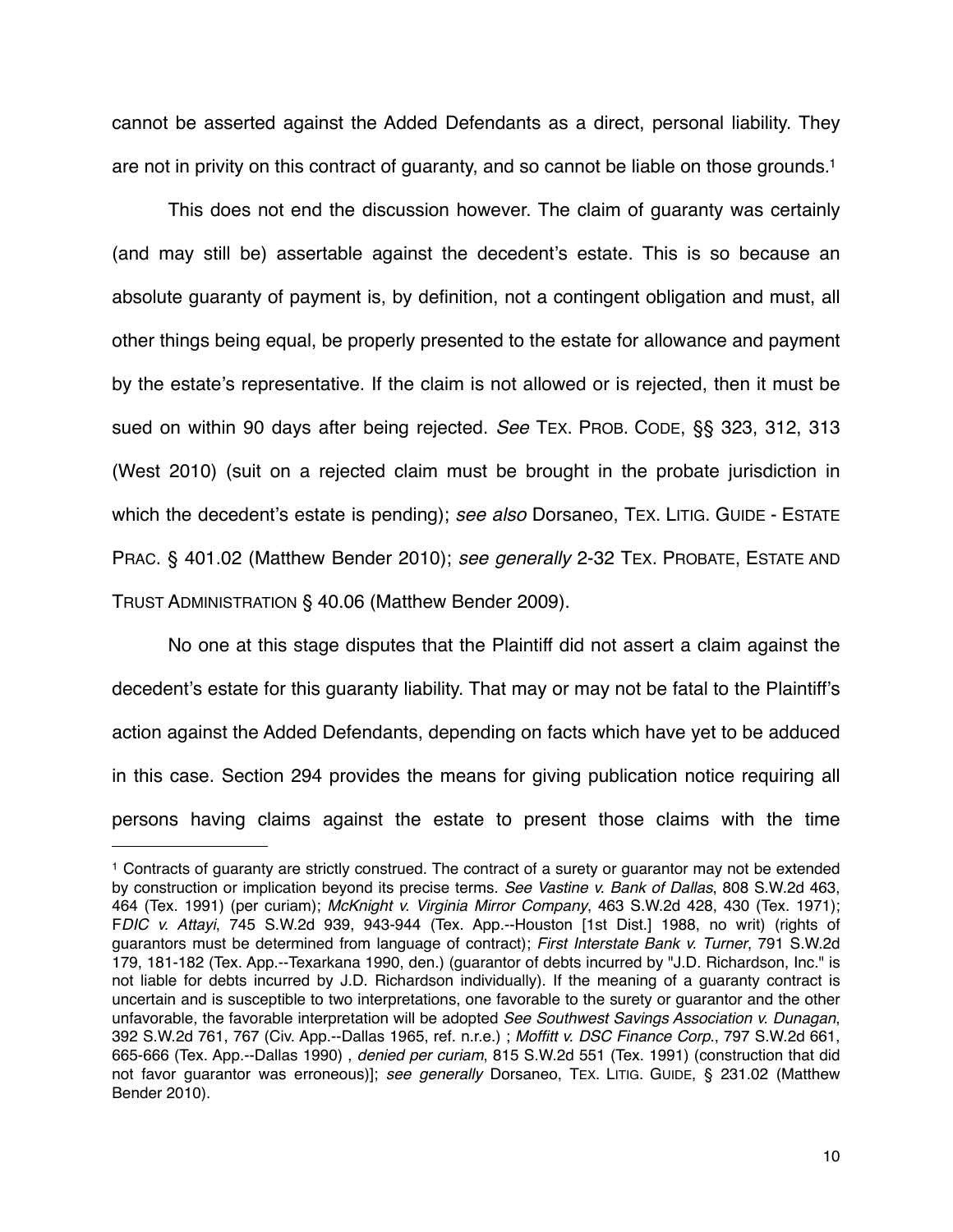prescribed by law. *See* TEX. PROB. CODE § 294(a). The section also contains a provision for giving specific notice to unsecured creditors expressly requiring such creditors to present a claim within four months of the notice. *Id.*, at § 294(d). Section 298 then says that claims may be presented at any time before the estate is closed, but that claims that have received specific notice as provided in section 294(d) are barred if not timely presented. *Id.*, § 298(a). A claim presented to the representative may be rejected, and the representative is obligated to filed a memorandum with the clerk of the probate court to that effect. *Id.*, § 309. If the representative does not act within 30 days of receipt of the claim, the claim is deemed rejected. *Id.,* § 310. The claimant may then context the claim, or may bring suit on the rejected claim. *Id.*, §§ 312, 313. However, the claimant must bring action promptly, or it will be barred. *Id.,* §§ 298(b), 313.

Section 318 then tells us that,

No claim for money against the estate of a decedent shall be allowed by a personal representative and no suit shall be instituted against the representative on any such claim, after an order for final partition and distribution has been made; but, after such an order has been made, the owner of any claim not barred by the laws of limitation shall have an action thereon against the heirs, devisees, legatees, or creditors of the estate, limited to the value of the property received by them in distributions from the estate

TEX. PROB. CODE, § 318. Thus, the Plaintiff to prevail must first demonstrate that it took the necessary steps to qualify for bringing a direct action under this section of the Probate Code. The Added Defendants may similarly put forward evidence to show that the requisite notices were given by the personal representative to the Plaintiff, such as